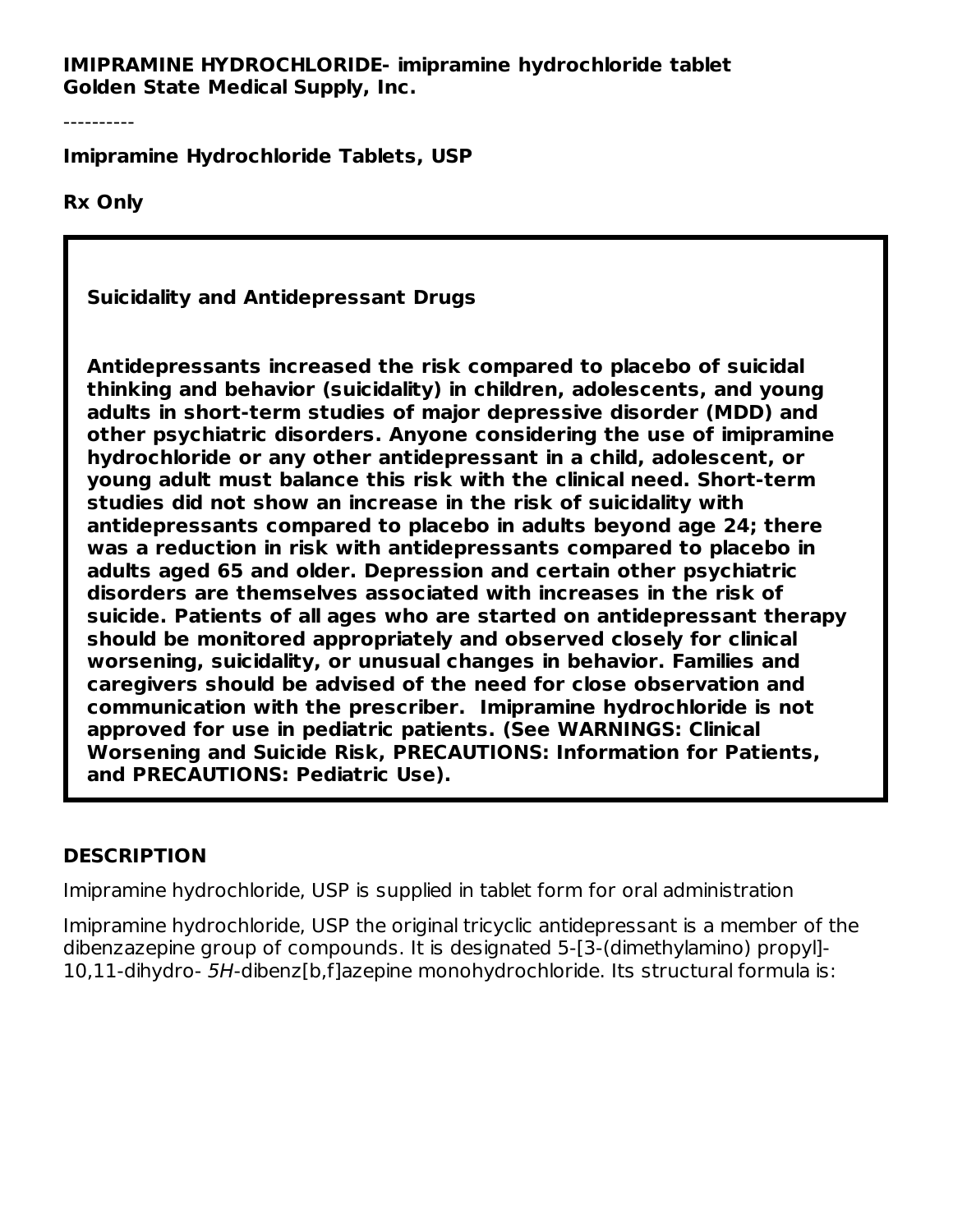

# C <sub>19</sub> H <sub>24</sub> N <sub>2</sub>●HCl MW: 316.87

Imipramine hydrochloride USP is a white to off-white, odorless, or practically odorless, or practically odorless, crystalline powder. It is freely soluble in water and in alcohol, soluble in acetone, and insoluble in ether and in benzene.

Imipramine hydrochloride tablets, USP are available for oral administration providing 10 mg, 25 mg or 50 mg of imipramine hydrochloride.

Inactive ingredients: FD&C Yellow #6, hydroxypropyl cellulose, hypromellose, lactose anhydrous, lactose monohydrate, magnesium stearate, microcrystalline cellulose, sodium starch glycolate, stearic acid, titanium dioxide and triacetin. In addition, the 10 mg tablet contains D&C Yellow #10; the 25 mg tablet contains FD&C Red #40 and FD&C Blue #2; the 50 mg tablet contains D&C Yellow #10 and FD&C Blue #1.

## **CLINICAL PHARMACOLOGY**

The mechanism of action of imipramine hydrochloride is not definitely known. However, it does not act primarily by stimulation of the central nervous system. The clinical effect is hypothesized as being due to potentiation of adrenergic synapses by blocking uptake of norepinephrine at nerve endings. The mode of action of the drug in controlling childhood enuresis is thought to be apart from its antidepressant effect.

# **INDICATIONS AND USAGE**

**Depression:** For the relief of symptoms of depression. Endogenous depression is more likely to be alleviated than other depressive states. One to three weeks of treatment may be needed before optimal therapeutic effects are evident.

**Childhood Enuresis:** May be useful as temporary adjunctive therapy in reducing enuresis in children aged 6 years and older, after possible organic causes have been excluded by appropriate tests. In patients having daytime symptoms of frequency and urgency, examination should include voiding cystourethrography and cystoscopy, as necessary. The effectiveness of treatment may decrease with continued drug administration.

# **CONTRAINDICATIONS**

The concomitant use of monoamine oxidase inhibiting compounds is contraindicated. Hyperpyretic crises or severe convulsive seizures may occur in patients receiving such combinations. The potentiation of adverse effects can be serious, or even fatal. When it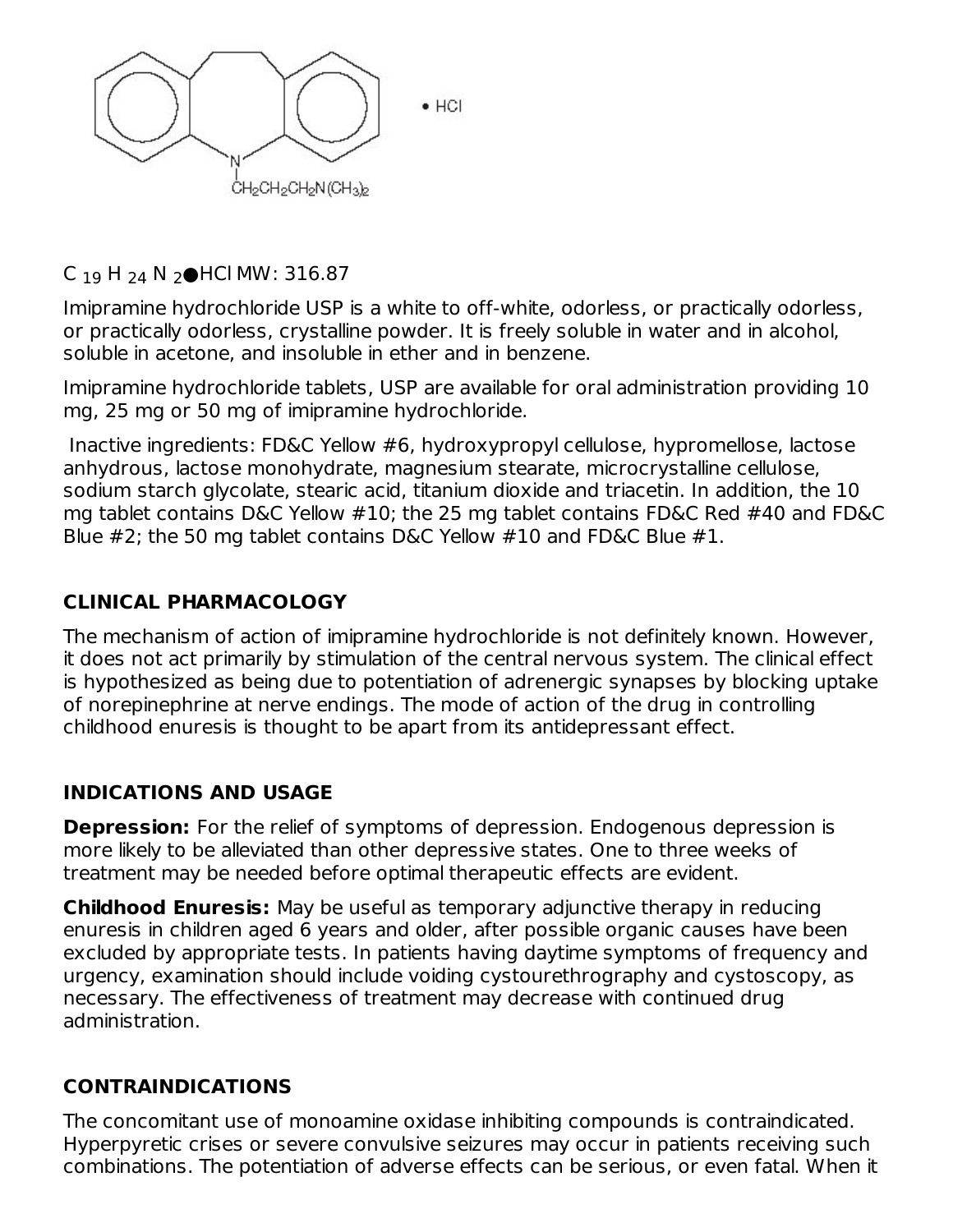is desired to substitute imipramine hydrochloride in patients receiving a monoamine oxidase inhibitor, as long an interval should elapse as the clinical situation will allow, with a minimum of 14 days. Initial dosage should be low and increases should be gradual and cautiously prescribed.

The drug is contraindicated during the acute recovery period after a myocardial infarction. Patients with a known hypersensitivity to this compound should not be given the drug. The possibility of cross-sensitivity to other dibenzazepine compounds should be kept in mind.

## **WARNINGS**

## **Clinical Worsening and Suicide Risk**

Patients with major depressive disorder (MDD), both adult and pediatric, may experience worsening of their depression and/or the emergence of suicidal ideation and behavior (suicidality) or unusual changes in behavior, whether or not they are taking antidepressant medications, and this risk may persist until significant remission occurs. Suicide is a known risk of depression and certain other psychiatric disorders, and these disorders themselves are the strongest predictors of suicide. There has been a longstanding concern, however, that antidepressants may have a role in inducing worsening of depression and the emergence of suicidality in certain patients during the early phases of treatment. Pooled analyses of short-term placebo-controlled trials of antidepressant drugs (SSRIs and others) showed that these drugs increase the risk of suicidal thinking and behavior (suicidality) in children, adolescents, and young adults (ages 18 to24) with major depressive disorder (MDD) and other psychiatric disorders. Short-term studies did not show an increase in the risk of suicidality with antidepressants compared to placebo in adults beyond age 24; there was a reduction with antidepressants compared to placebo in adults aged 65 and older.

The pooled analyses of placebo-controlled trials in children and adolescents with MDD, obsessive compulsive disorder (OCD), or other psychiatric disorders included a total of 24 short-term trials of 9 antidepressant drugs in over 4400 patients. The pooled analyses of placebo-controlled trials in adults with MDD or other psychiatric disorders included a total of 295 short-term trials (median duration of 2 months) of 11 antidepressant drugs in over 77,000 patients. There was considerable variation in risk of suicidality among drugs, but a tendency toward an increase in the younger patients for almost all drugs studied. There were differences in absolute risk of suicidality across the different indications, with the highest incidence in MDD. The risk differences (drug vs placebo), however, were relatively stable within age strata and across indications. These risk differences (drug-placebo difference in the number of cases of suicidality per 1000 patients treated) are provided in **Table 1**.

| Table 1      |                                                                                                                          |
|--------------|--------------------------------------------------------------------------------------------------------------------------|
| Age<br>Range | <b>Drug-Placebo Difference in</b><br><b>Number of Cases of</b><br><b>Suicidality per 1000</b><br><b>Patients Treated</b> |
|              | <b>Increases Compared to Placebo</b>                                                                                     |
| < 18         | 14 additional cases                                                                                                      |
| 18 to 24     | 5 additional cases                                                                                                       |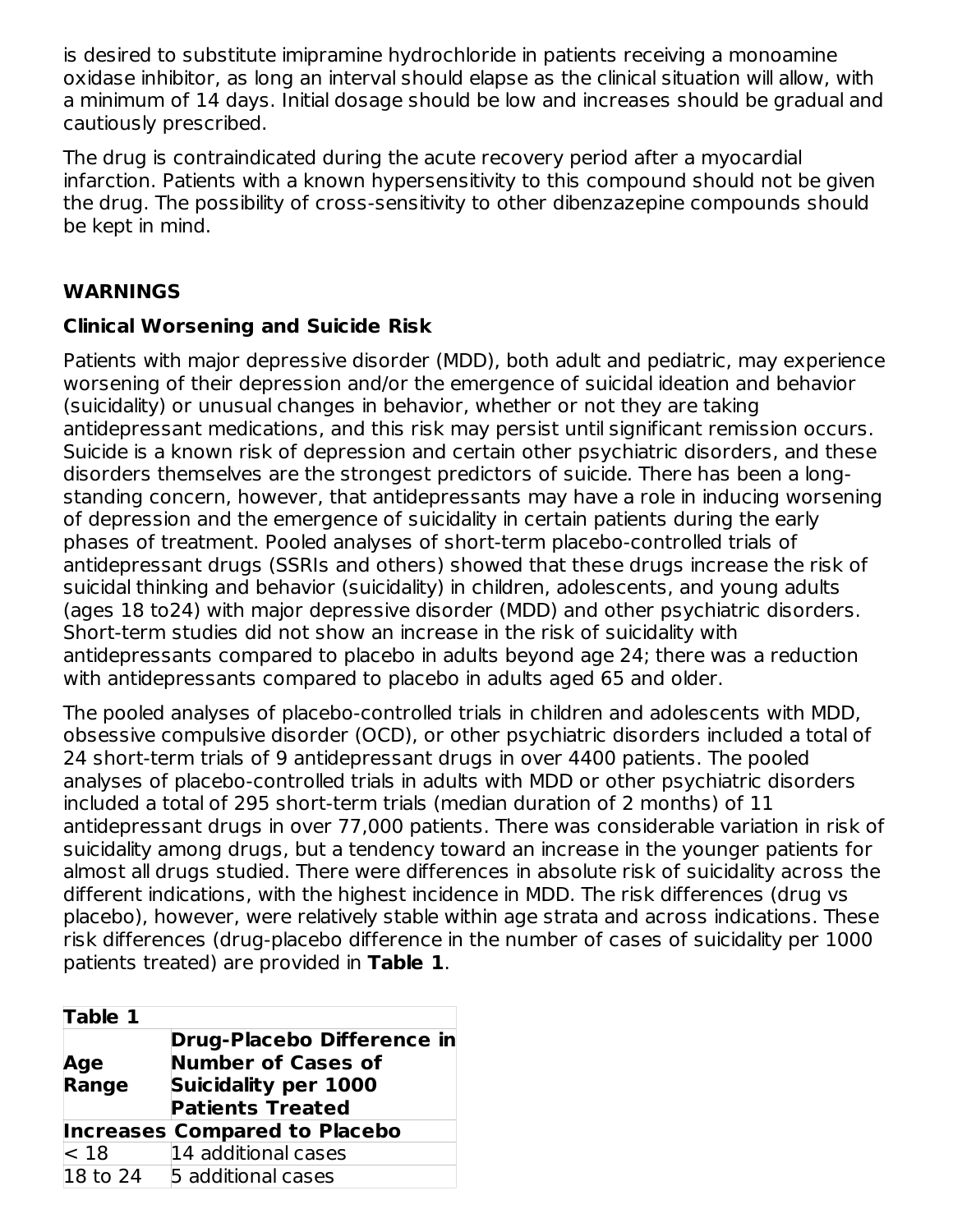|           | <b>Decreases Compared to Placebo</b> |
|-----------|--------------------------------------|
| 25 to 64  | 1 fewer case                         |
| $\geq 65$ | 6 fewer cases                        |

No suicides occurred in any of the pediatric trials. There were suicides in the adult trials, but the number was not sufficient to reach any conclusion about drug effect on suicide.

It is unknown whether the suicidality risk extends to longer-term use, i.e., beyond several months. However, there is substantial evidence from placebo-controlled maintenance trials in adults with depression that the use of antidepressants can delay the recurrence of depression.

#### **All patients being treated with antidepressants for any indication should be monitored appropriately and observed closely for clinical worsening, suicidality, and unusual changes in behavior, especially during the initial few months of a course of drug therapy, or at times of dose changes, either increases or decreases.**

The following symptoms, anxiety, agitation, panic attacks, insomnia, irritability, hostility, aggressiveness, impulsivity, akathisia (psychomotor restlessness), hypomania, and mania, have been reported in adult and pediatric patients being treated with antidepressants for major depressive disorder as well as for other indications, both psychiatric and nonpsychiatric. Although a causal link between the emergence of such symptoms and either the worsening of depression and/or the emergence of suicidal impulses has not been established, there is concern that such symptoms may represent precursors to emerging suicidality.

Consideration should be given to changing the therapeutic regimen, including possibly discontinuing the medication, in patients whose depression is persistently worse, or who are experiencing emergent suicidality or symptoms that might be precursors to worsening depression or suicidality, especially if these symptoms are severe, abrupt in onset, or were not part of the patient's presenting symptoms.

**Families and caregivers of patients being treated with antidepressants for major depressive disorder or other indications, both psychiatric and nonpsychiatric, should be alerted about the need to monitor patients for the emergence of agitation, irritability, unusual changes in behavior, and the other symptoms described above, as well as the emergence of suicidality, and to report such symptoms immediately to health care providers. Such monitoring should include daily observation by families and caregivers.** Prescriptions for imipramine hydrochloride should be written for the smallest quantity of tablets consistent with good patient management, in order to reduce the risk of overdose.

**Screening Patients for Bipolar Disorder:** A major depressive episode may be the initial presentation of bipolar disorder. It is generally believed (though not established in controlled trials) that treating such an episode with an antidepressant alone may increase the likelihood of precipitation of a mixed/manic episode in patients at risk for bipolar disorder. Whether any of the symptoms described above represent such a conversion is unknown. However, prior to initiating treatment with an antidepressant, patients with depressive symptoms should be adequately screened to determine if they are at risk for bipolar disorder; such screening should include a detailed psychiatric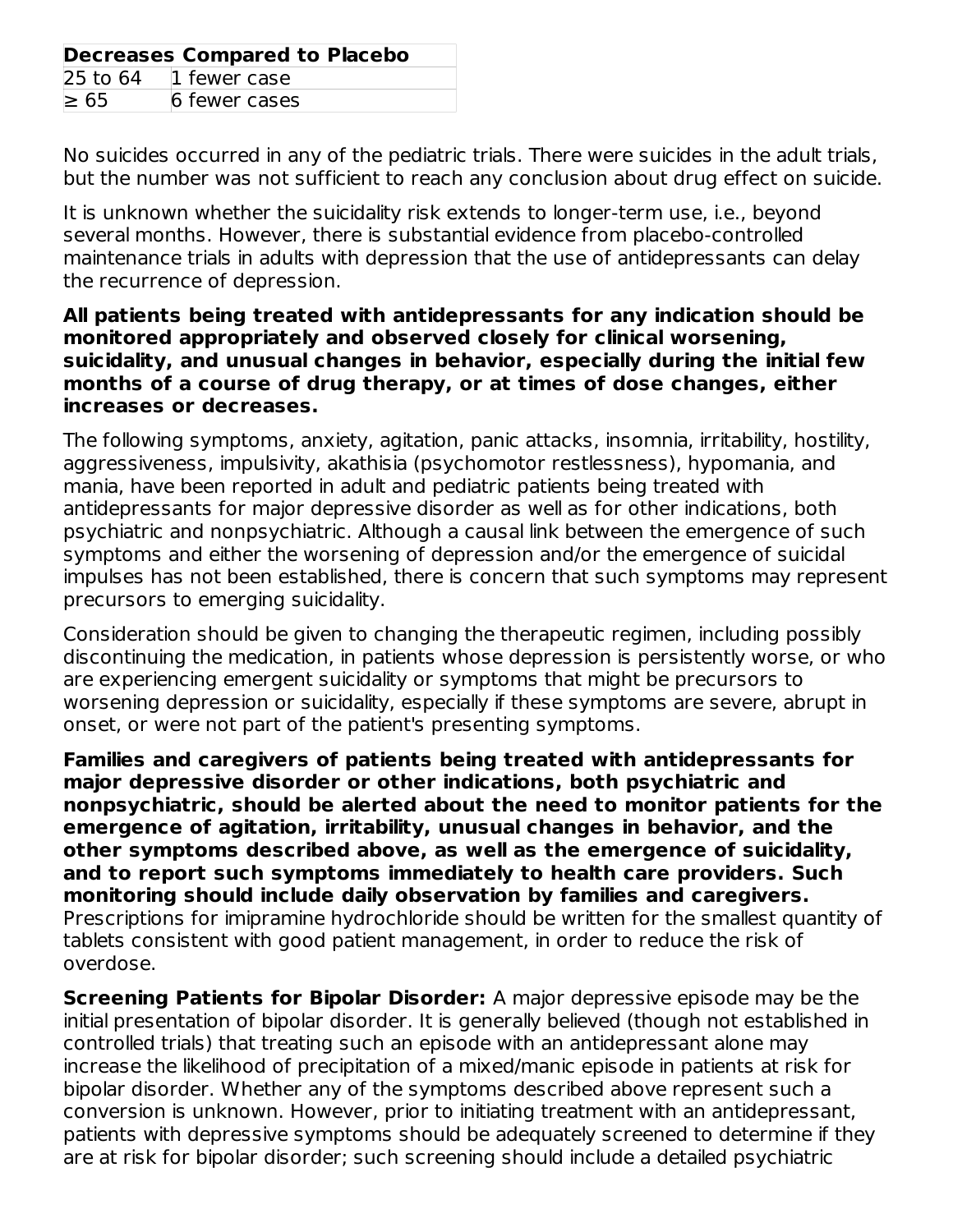history, including a family history of suicide, bipolar disorder, and depression. It should be noted that imipramine hydrochloride is not approved for use in treating bipolar depression.

# **Angle-Closure Glaucoma**

The pupillary dilation that occurs following use of many antidepressant drugs including Imipramine Hydrochloride Tablets may trigger an angle closure attack in a patient with anatomically narrow angles who does not have a patent iridectomy.

**Children:** A dose of 2.5 mg/kg/day of imipramine hydrochloride should not be exceeded in childhood. ECG changes of unknown significance have been reported in pediatric patients with doses twice this amount.

Extreme caution should be used when this drug is given to: patients with cardiovascular disease because of the possibility of conduction defects, arrhythmias, congestive heart failure, myocardial infarction, strokes and tachycardia. These patients require cardiac surveillance at all dosage levels of the drug;

patients with history of urinary retention, or history of narrow-angle glaucoma because of the drug's anticholinergic properties; hyperthyroid patients or those on thyroid medication because of the possibility of cardiovascular toxicity;

patients with a history of seizure disorder because this drug has been shown to lower the seizure threshold;

patients receiving guanethidine, clonidine, or similar agents, since imipramine hydrochloride may block the pharmacologic effects of these drugs;

patients receiving methylphenidate hydrochloride. Since methylphenidate hydrochloride may inhibit the metabolism of imipramine hydrochloride, downward dosage adjustment of imipramine hydrochloride may be required when given concomitantly with methylphenidate hydrochloride.

Imipramine hydrochloride may enhance the CNS depressant effects of alcohol. Therefore, it should be borne in mind that the dangers inherent in a suicide attempt or accidental overdosage with the drug may be increased for the patient who uses excessive amounts of alcohol. (See **PRECAUTIONS**.)

Since imipramine hydrochloride may impair the mental and/or physical abilities required for the performance of potentially hazardous tasks, such as operating an automobile or machinery, the patient should be cautioned accordingly.

# **PRECAUTIONS**

**General:** An ECG recording should be taken prior to the initiation of larger-than-usual doses of imipramine hydrochloride and at appropriate intervals thereafter until steady state is achieved. (Patients with any evidence of cardiovascular disease require cardiac surveillance at all dosage levels of the drug. (See **WARNINGS.**) Elderly patients and patients with cardiac disease or a prior history of cardiac disease are at special risk of developing the cardiac abnormalities associated with the use of imipramine hydrochloride.

It should be kept in mind that the possibility of suicide in seriously depressed patients is inherent in the illness and may persist until significant remission occurs. Such patients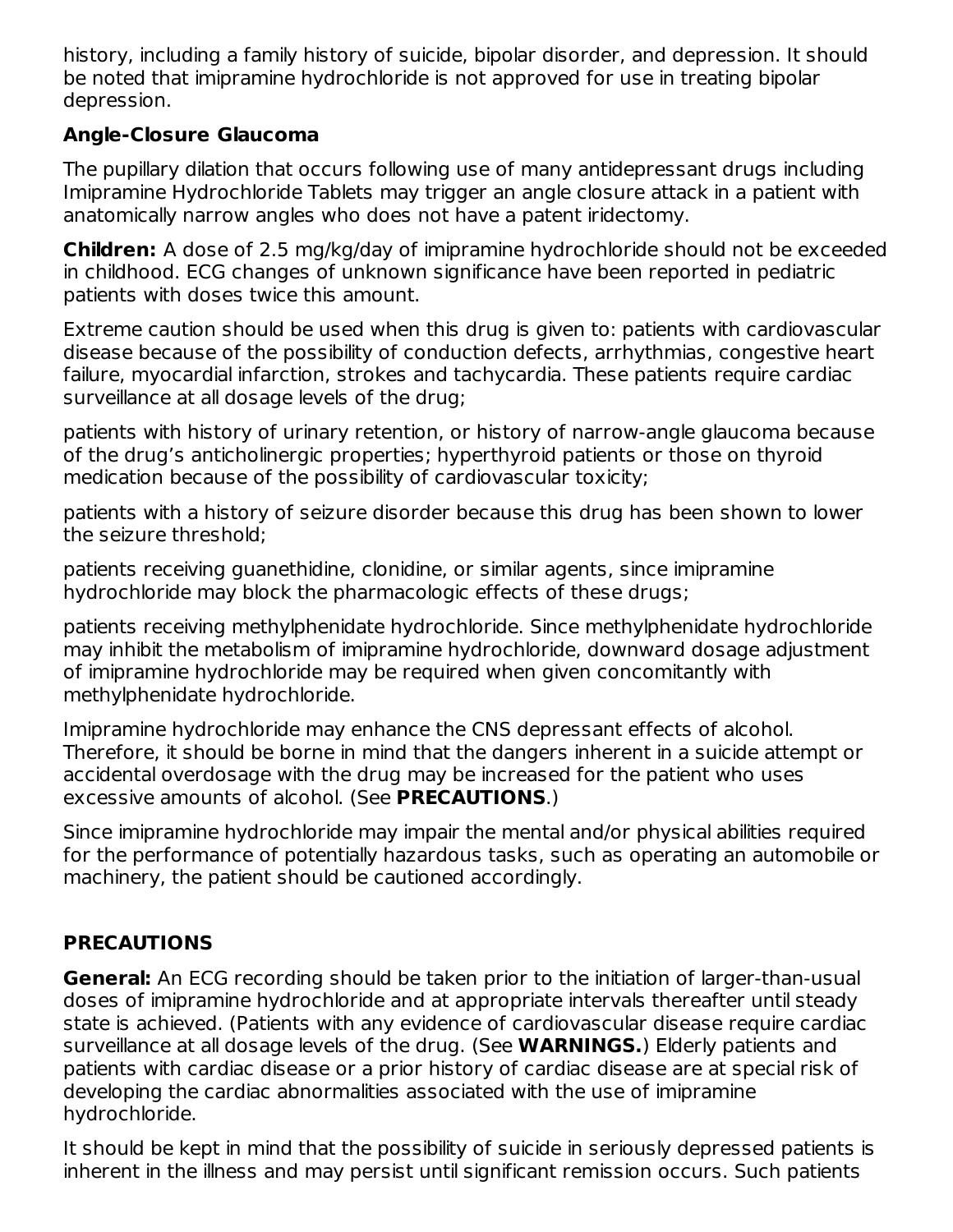should be carefully supervised during the early phase of treatment with imipramine hydrochloride, and may require hospitalization. Prescriptions should be written for the smallest amount feasible. Hypomanic or manic episodes may occur, particularly in patients with cyclic disorders. Such reactions may necessitate discontinuation of the drug, if needed. Imipramine hydrochloride may be resumed in lower dosage when these episodes are relieved.

Administration of a tranquilizer may be useful in controlling such episodes. An activation of the psychosis may occasionally be observed in schizophrenic patients and may require reduction of dosage and the addition of a phenothiazine.

Concurrent administration of imipramine hydrochloride with electroshock therapy may increase the hazards; such treatment should be limited to those patients for whom it is essential, since there is limited clinical experience.

Patients taking imipramine hydrochloride should avoid excessive exposure to sunlight since there have been reports of photosensitization.

Both elevation and lowering of blood sugar levels have been reported with imipramine hydrochloride use.

Imipramine hydrochloride should be used with caution in patients with significantly impaired renal or hepatic function.

Patients who develop a fever and a sore throat during therapy with imipramine hydrochloride should have leukocyte and differential blood counts performed. Imipramine hydrochloride should be discontinued if there is evidence of pathological neutrophil depression.

Prior to elective surgery, imipramine hydrochloride should be discontinued for as long as the clinical situation will allow.

## **Information for Patients**

Prescribers or other health professionals should inform patients, their families, and their caregivers about the benefits and risks associated with treatment with imipramine hydrochloride and should counsel them in its appropriate use. A patient Medication Guide about "Antidepressant Medicines, Depression and other Serious Mental Illness, and Suicidal Thoughts or Actions" is available for imipramine hydrochloride. The prescriber or health professional should instruct patients, their families, and their caregivers to read the Medication Guide and should assist them in understanding its contents. Patients should be given the opportunity to discuss the contents of the Medication Guide and to obtain answers to any questions they may have. The complete text of the Medication Guide is reprinted at the end of this document.

Patients should be advised of the following issues and asked to alert their prescriber if these occur while taking imipramine hydrochloride.

Patients should be advised that taking Imipramine Hydrochloride Tablets can cause mild pupillary dilation, which in susceptible individuals, can lead to an episode of angle-closure glaucoma. Pre-existing glaucoma is almost always open-angle glaucoma because angleclosure glaucoma, when diagnosed, can be treated definitively with iridectomy. Openangle glaucoma is not a risk factor for angle-closure glaucoma. Patients may wish to be examined to determine whether they are susceptible to angle closure, and have a prophylactic procedure (e.g., iridectomy), if they are susceptible.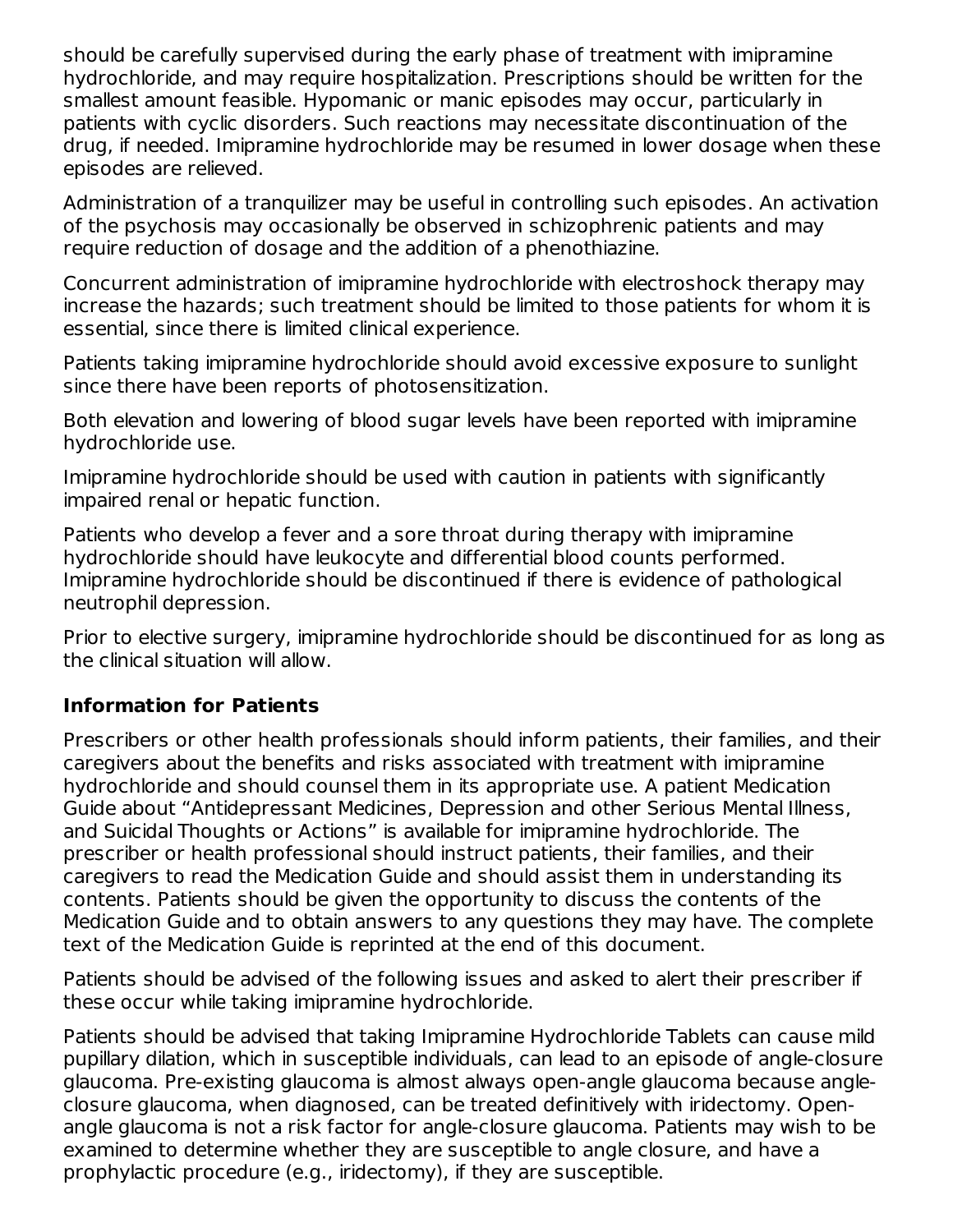**Clinical Worsening and Suicide Risk:**Patients, their families, and their caregivers should be encouraged to be alert to the emergence of anxiety, agitation, panic attacks, insomnia, irritability, hostility, aggressiveness, impulsivity, akathisia (psychomotor restlessness), hypomania, mania, other unusual changes in behavior, worsening of depression, and suicidal ideation, especially early during antidepressant treatment and when the dose is adjusted up or down. Families and caregivers of patients should be advised to look for the emergence of such symptoms on a day-to-day basis, since changes may be abrupt. Such symptoms should be reported to the patient's prescriber or health professional, especially if they are severe, abrupt in onset, or were not part of the patient's presenting symptoms. Symptoms such as these may be associated with an increased risk for suicidal thinking and behavior and indicate a need for very close monitoring and possibly changes in the medication.

# **Drug Interactions**

**Drugs Metabolized by P450 2D6**: The biochemical activity of the drug metabolizing isozyme cytochrome P450 2D6 (debrisoquin hydroxylase) is reduced in a subset of the Caucasian population (about 7% to 10% of Caucasians are so-called "poor metabolizers"); reliable estimates of the prevalence of reduced P450 2D6 isozyme activity among Asian, African, and other populations are not yet available. Poor metabolizers have higher than expected plasma concentrations of tricyclic antidepressants (TCAs) when given usual doses. Depending on the fraction of drug metabolized by P450 2D6, the increase in plasma concentration may be small, or quite large (8-fold increase in plasma AUC of the TCA).

In addition, certain drugs inhibit the activity of this isozyme and make normal metabolizers resemble poor metabolizers. An individual who is stable on a given dose of TCA may become abruptly toxic when given one of these inhibiting drugs as concomitant therapy. The drugs that inhibit cytochrome P450 2D6 include some that are not metabolized by the enzyme (quinidine; cimetidine) and many that are substrates for P450 2D6 (many other antidepressants, phenothiazines, and the Type 1C antiarrhythmics propafenone and flecainide). While all the selective serotonin reuptake inhibitors (SSRIs), e.g., fluoxetine, sertraline, and paroxetine, inhibit P450 2D6, they may vary in the extent of inhibition. The extent to which SSRI-TCA interaction may pose clinical problems will depend on the degree of inhibition and the pharmacokinetics of the SSRI involved. Nevertheless, caution is indicated in the coadministration of TCAs with any of the SSRIs and also in switching from one class to the other. Of particular importance, sufficient time must elapse before initiating TCA treatment in a patient being withdrawn from fluoxetine, given the long half-life of the parent and active metabolite (at least 5 weeks may be necessary).

Concomitant use of tricyclic antidepressants with drugs that can inhibit cytochrome P450 2D6 may require lower doses than usually prescribed for either the tricyclic antidepressant or the other drug. Furthermore, whenever one of these other drugs is withdrawn from co-therapy, an increased dose of tricyclic antidepressant may be required. It is desirable to monitor TCA plasma levels whenever a TCA is going to be coadministered with another drug known to be an inhibitor of P450 2D6.

The plasma concentration of imipramine hydrochloride may increase when the drug is given concomitantly with hepatic enzyme inhibitors (e.g., cimetidine, fluoxetine) and decrease by concomitant administration of hepatic enzyme inducers (e.g., barbiturates, phenytoin), and adjustment of the dosage of imipramine hydrochloride may therefore be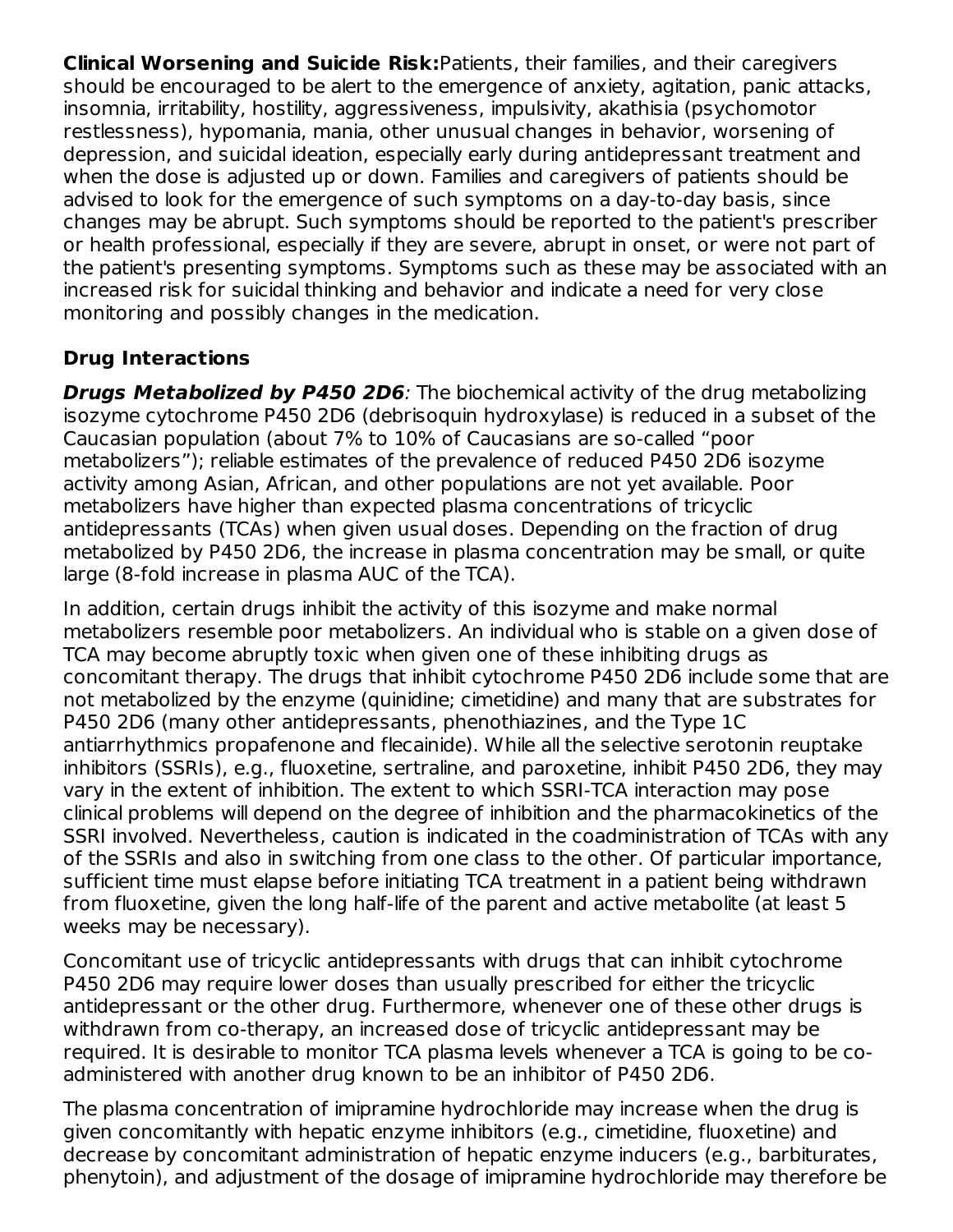necessary.

In occasional susceptible patients or in those receiving anticholinergic drugs (including antiparkinsonism agents) in addition, the atropine-like effects may become more pronounced (e.g., paralytic ileus). Close supervision and careful adjustment of dosage is required when imipramine hydrochloride is administered concomitantly with anticholinergic drugs.

Avoid the use of preparations, such as decongestants and local anesthetics, that contain any sympathomimetic amine (e.g., epinephrine, norepinephrine), since it has been reported that tricyclic antidepressants can potentiate the effects of catecholamines.

Caution should be exercised when imipramine hydrochloride is used with agents that lower blood pressure. Imipramine hydrochloride may potentiate the effects of CNS depressant drugs.

Patients should be warned that imipramine hydrochloride may enhance the CNS depressant effects of alcohol. (See **WARNINGS**.)

## **Pregnancy**

Animal reproduction studies have yielded inconclusive results. (See also **ANIMAL PHARMACOLOGY AND TOXICOLOGY**.)

There have been no well-controlled studies conducted with pregnant women to determine the effect of imipramine hydrochloride on the fetus. However, there have been clinical reports of congenital malformations associated with the use of the drug. Although a causal relationship between these effects and the drug could not be established, the possibility of fetal risk from the maternal ingestion of imipramine hydrochloride cannot be excluded. Therefore, imipramine hydrochloride should be used in women who are or might become pregnant only if the clinical condition clearly justifies potential risk to the fetus

# **Nursing Mothers**

Limited data suggest that imipramine hydrochloride is likely to be excreted in human breast milk. As a general rule, a woman taking a drug should not nurse since the possibility exists that the drug may be excreted in breast milk and be harmful to the child.

# **Pediatric Use**

Safety and effectiveness in the pediatric population other than pediatric patients with nocturnal enuresis have not been established (see **BOX WARNING** and **WARNINGS-Clinical Worsening and Suicide Risk**). Anyone considering the use of imipramine hydrochloride in a child or adolescent must balance the potential risks with the clinical need.

The safety and effectiveness of the drug as temporary adjunctive therapy for nocturnal enuresis in pediatric patients less than 6 years of age has not been established.

The safety of the drug for long-term, chronic use as adjunctive therapy for nocturnal enuresis in pediatric patients 6 years of age or older has not been established; consideration should be given to instituting a drug-free period following an adequate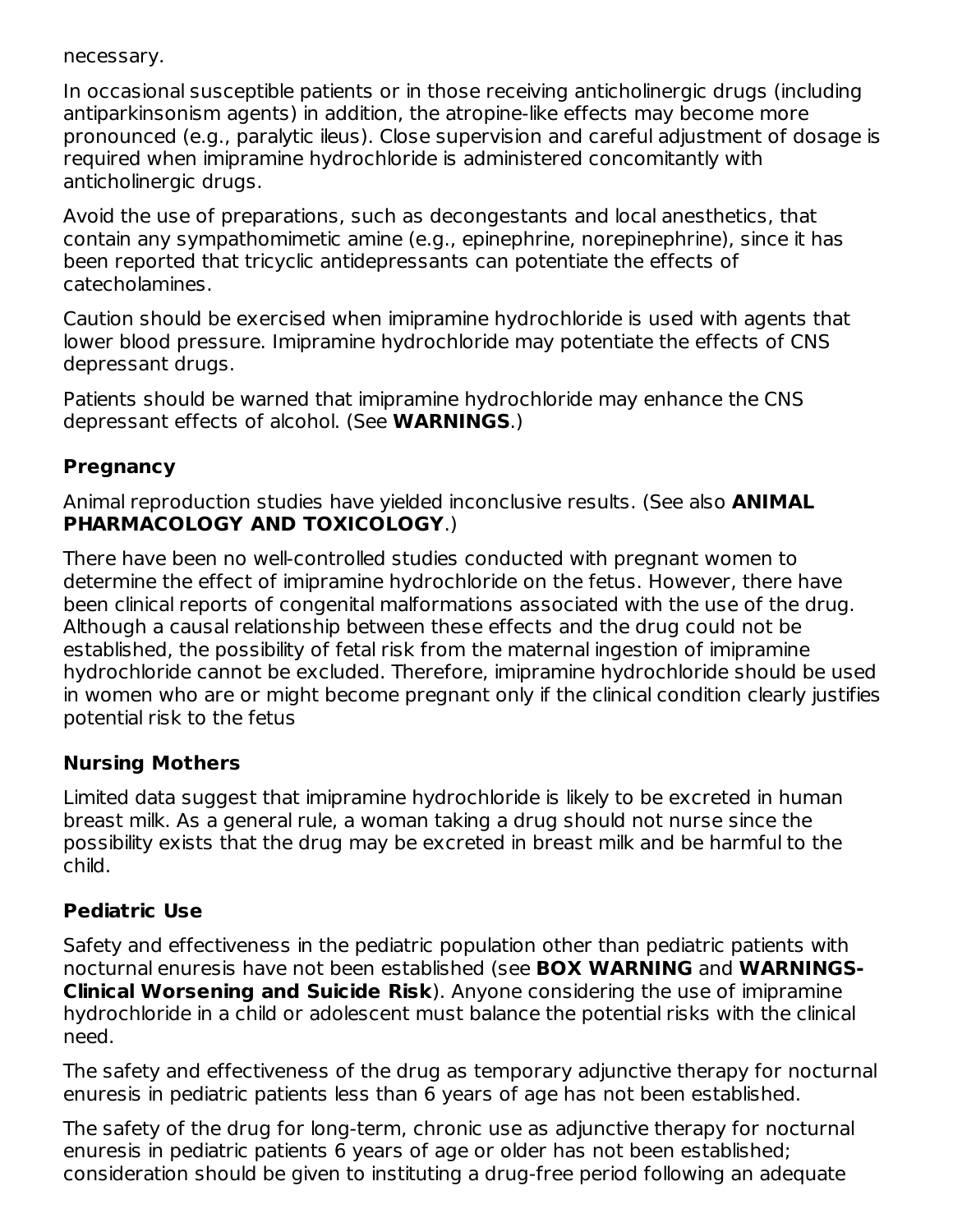therapeutic trial with a favorable response.

A dose of 2.5 mg/kg/day should not be exceeded in childhood. ECG changes of unknown significance have been reported in pediatric patients with doses twice this amount.

## **Geriatric Use**

In the literature, there were four well-controlled, randomized, double-blind, parallel group comparison clinical studies done with imipramine in the elderly population. There was a total number of 651 subjects included in these studies. These studies did not provide a comparison to younger subjects. There were no additional adverse experiences identified in the elderly.

Clinical studies of imipramine in the original application did not include sufficient numbers of subjects aged 65 and over to determine whether they respond differently from younger subjects. Postmarketing clinical experience has not identified differences in responses between the elderly and younger subjects. In general, dose selection for the elderly should be cautious, usually starting at the low end of the dosing range, reflecting greater frequency of decreased hepatic, renal, or cardiac function, and of concomitant disease or other drug therapy. (See also **DOSAGE and ADMINISTRATION** in Adolescent and geriatric patients.) (See also **PRECAUTIONS General**.)

# **ADVERSE REACTIONS**

**Note:**Although the listing which follows includes a few adverse reactions which have not been reported with this specific drug, the pharmacological similarities among the tricyclic antidepressant drugs require that each of the reactions be considered when imipramine hydrochloride is administered.

Cardiovascular**:**Orthostatic hypotension, hypertension, tachycardia, palpitation, myocardial infarction, arrhythmias, heart block, ECG changes, precipitation of congestive heart failure, stroke.

Psychiatric: Confusional states (especially in the elderly) with hallucinations, disorientation, delusions; anxiety, restlessness, agitation; insomnia and nightmares; hypomania; exacerbation of psychosis.

Neurological:Numbness, tingling, paresthesias of extremities; incoordination, ataxia, tremors; peripheral neuropathy; extrapyramidal symptoms; seizures, alterations in EEG patterns; tinnitus.

Anticholinergic**:**Dry mouth, and, rarely, associated sublingual adenitis; blurred vision, disturbances of accommodation, mydriasis; constipation, paralytic ileus; urinary retention, delayed micturition, dilation of the urinary tract.

Allergic**:**Skin rash, petechiae, urticaria, itching, photosensitization; edema (general or of face and tongue); drug fever; cross-sensitivity with desipramine.

Hematologic**:** Bone marrow depression including agranulocytosis; eosinophilia; purpura; thrombocytopenia.

Gastrointestinal**:**Nausea and vomiting, anorexia, epigastric distress, diarrhea; peculiar taste, stomatitis, abdominal cramps, black tongue.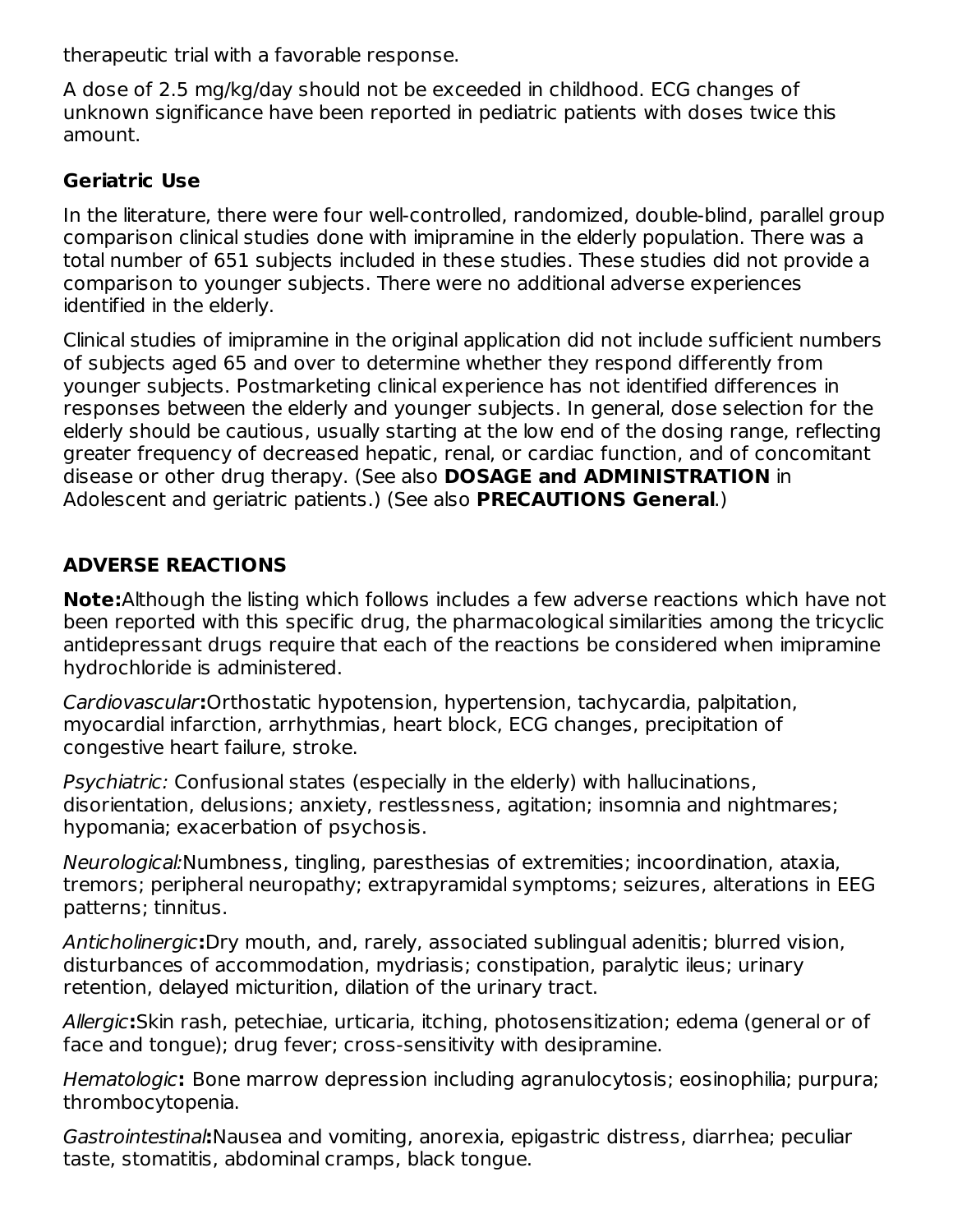Endocrine**:** Gynecomastia in the male; breast enlargement and galactorrhea in the female; increased or decreased libido, impotence; testicular swelling; elevation or depression of blood sugar levels; inappropriate antidiuretic hormone (ADH) secretion syndrome.

Other:Jaundice (simulating obstructive); altered liver function; weight gain or loss; perspiration; flushing, urinary frequency; drowsiness, dizziness, weakness and fatigue; headache; parotid swelling; alopecia; proneness to falling.

Withdrawal Symptoms**:** Though not indicative of addiction, abrupt cessation of treatment after prolonged therapy may produce nausea, headache and malaise.

**Note:**In enuretic children treated with imipramine hydrochloride, the most common adverse reactions have been nervousness, sleep disorders, tiredness, and mild gastrointestinal disturbances. These usually disappear during continued drug administration or when dosage is decreased. Other reactions which have been reported include constipation, convulsions, anxiety, emotional instability, syncope, and collapse. All of the adverse effects reported with adult use should be considered.

Postmarketing Experience

The following adverse drug reaction has been reported during post-approval use of imipramine. Because this reaction is reported voluntarily from a population of uncertain size, it is not always possible to reliably estimate frequency.

Eye disorders: angle-closure glaucoma

# **OVERDOSAGE**

Deaths may occur from overdosage with this class of drugs. Multiple drug ingestion (including alcohol) is common in deliberate tricyclic overdose. As the management is complex and changing, it is recommended that the physician contact a poison control center for current information on treatment. Signs and symptoms of toxicity develop rapidly after tricyclic overdose. Therefore, hospital monitoring is required as soon as possible.

Children have been reported to be more sensitive than adults to an acute overdosage of imipramine hydrochloride. An acute overdose of any amount in infants or young children, especially, must be considered serious and potentially fatal.

**Manifestations:** These may vary in severity depending upon factors such as the amount of drug absorbed, the age of the patient, and the interval between drug ingestion and the start of treatment. Critical manifestations of overdose include cardiac dysrhythmias, severe hypotension, convulsions, and CNS depression including coma. Changes in the electrocardiogram, particularly in QRS axis or width, are clinically significant indicators of tricyclic toxicity.

Other CNS manifestations may include drowsiness, stupor, ataxia, restlessness, agitation, hyperactive reflexes, muscle rigidity, athetoid and choreiform movements.

Cardiac abnormalities may include tachycardia and signs of congestive failure. Respiratory depression, cyanosis, shock, vomiting, hyperpyrexia, mydriasis, and diaphoresis may also be present.

**Management:** Obtain an ECG and immediately initiate cardiac monitoring. Protect the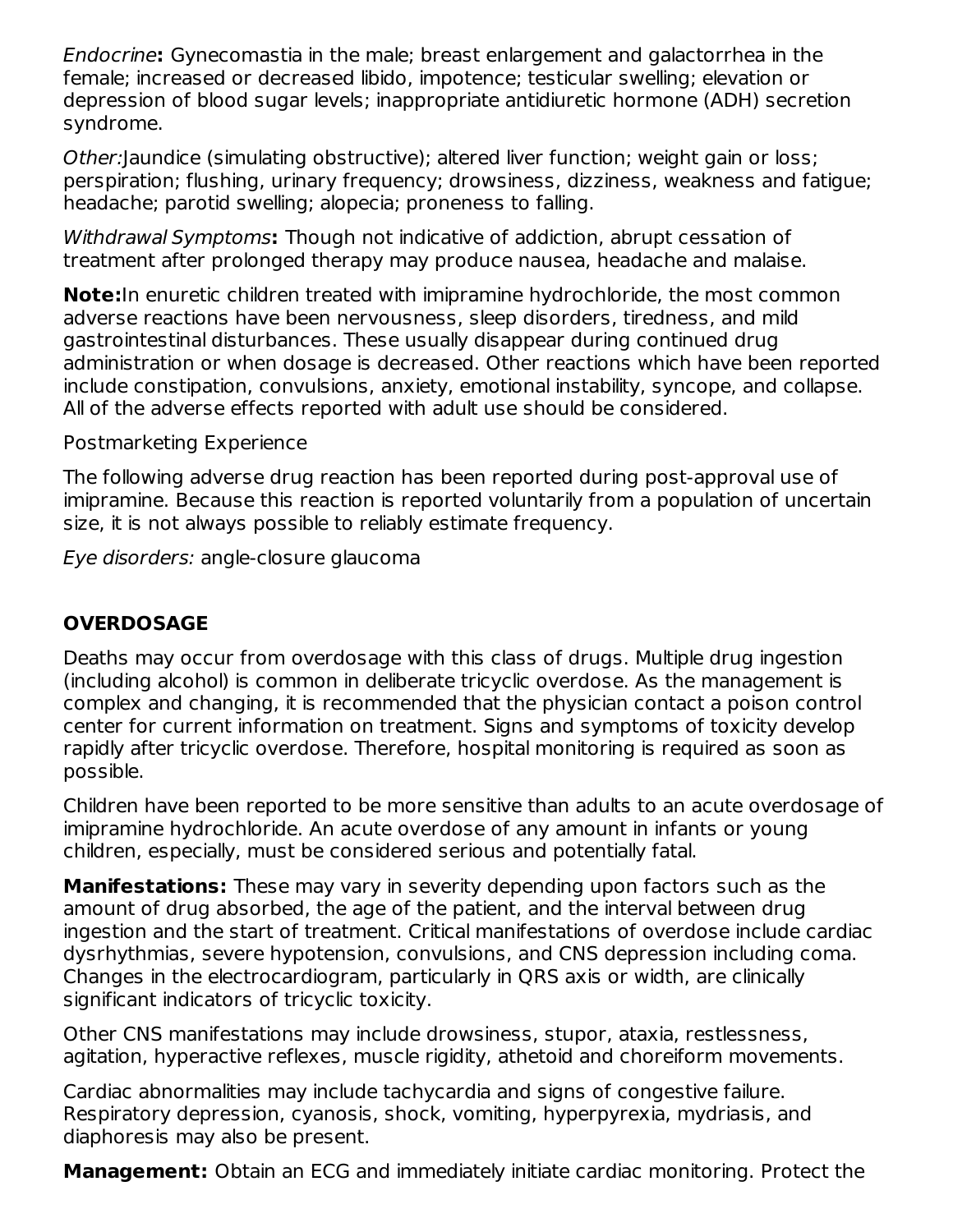patient's airway, establish an intravenous line and initiate gastric decontamination. A minimum of 6 hours of observation with cardiac monitoring and observation for signs of CNS or respiratory depression, hypotension, cardiac dysrhythmias and/or conduction blocks, and seizures is necessary. If signs of toxicity occur at any time during this period, extended monitoring is required. There are case reports of patients succumbing to fatal dysrhythmias late after overdose; these patients had clinical evidence of significant poisoning prior to death and most received inadequate gastrointestinal decontamination. Monitoring of plasma drug levels should not guide management of the patient.

**Gastrointestinal Decontamination:** All patients suspected of tricyclic overdose should receive gastrointestinal decontamination. This should include large volume gastric lavage followed by activated charcoal. If consciousness is impaired, the airway should be secured prior to lavage. Emesis is contraindicated.

**Cardiovascular:** A maximal limb-lead QRS duration of ≥0.10 seconds may be the best indication of the severity of the overdose. Intravenous sodium bicarbonate should be used to maintain the serum pH in the range of 7.45 to 7.55. If the pH response is inadequate, hyperventilation may also be used. Concomitant use of hyperventilation and sodium bicarbonate should be done with extreme caution, with frequent pH monitoring. A pH >7.60 or a Pco  $_2$  < 20 mmHg is undesirable. Dysrhythmias unresponsive to sodium bicarbonate therapy/hyperventilation may respond to lidocaine, bretylium, or phenytoin. Type 1A and 1C antiarrhythmics are generally contraindicated (e.g., quinidine, disopyramide, and procainamide).

In rare instances, hemoperfusion may be beneficial in acute refractory cardiovascular instability in patients with acute toxicity. However, hemodialysis, peritoneal dialysis, exchange transfusions, and forced diuresis generally have been reported as ineffective in tricyclic poisoning.

**CNS:** In patients with CNS depression, early intubation is advised because of the potential for abrupt deterioration. Seizures should be controlled with benzodiazepines, or if these are ineffective, other anticonvulsants (e.g., phenobarbital, phenytoin). Physostigmine is not recommended except to treat life-threatening symptoms that have been unresponsive to other therapies, and then only in consultation with a poison control center.

**Psychiatric Follow-up:** Since overdosage is often deliberate, patients may attempt suicide by other means during the recovery phase. Psychiatric referral may be appropriate.

**Pediatric Management:** The principles of management of child and adult overdosages are similar. It is strongly recommended that the physician contact the local poison control center for specific pediatric treatment.

# **DOSAGE AND ADMINISTRATION**

# **Depression:**

Lower dosages are recommended for elderly patients and adolescents. Lower dosages are also recommended for outpatients as compared to hospitalized patients who will be under close supervision. Dosage should be initiated at a low level and increased gradually, noting carefully the clinical response and any evidence of intolerance.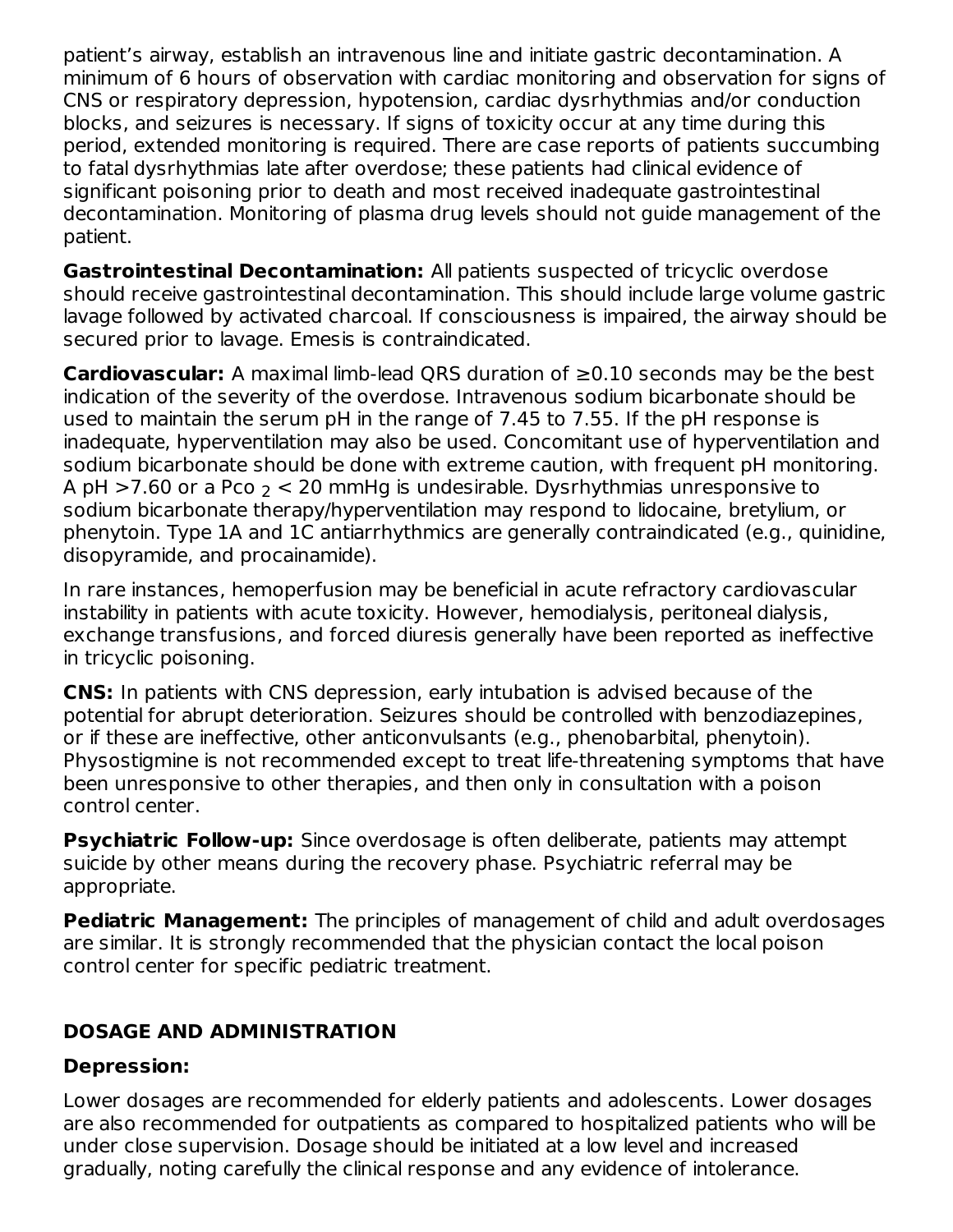Following remission, maintenance medication may be required for a longer period of time, at the lowest dose that will maintain remission.

## **Usual Adult Dose**

**Hospitalized patients** - Initially, 100 mg/day in divided doses gradually increased to 200 mg/day as required. If no response after two weeks, increase to 250 to 300 mg/day.

**Outpatients:** Initially, 75 mg/day increased to 150 mg/day. Dosages over 200 mg/day are not recommended. Maintenance, 50 to 150 mg/day.

**Adolescent and geriatric patients:** Initially, 30 to 40 mg/day; it is generally not necessary to exceed 100 mg/day

**Childhood Enuresis:** Initially, an oral dose of 25 mg/day should be tried in children aged 6 and older. Medication should be given one hour before bedtime. If a satisfactory response does not occur within one week, increase the dose to 50 mg nightly in children under 12 years; children over 12 may receive up to 75 mg nightly. A daily dose greater than 75 mg does not enhance efficacy and tends to increase side effects. Evidence suggests that in early night bedwetters, the drug is more effective given earlier and in divided amounts, i.e., 25 mg in midafternoon, repeated at bedtime. Consideration should be given to instituting a drug-free period following an adequate therapeutic trial with a favorable response. Dosage should be tapered off gradually rather than abruptly discontinued; this may reduce the tendency to relapse. Children who relapse when the drug is discontinued do not always respond to a subsequent course of treatment.

A dose of 2.5 mg/kg/day should not be exceeded. ECG changes of unknown significance have been reported in pediatric patients with doses twice this amount.

The safety and effectiveness of imipramine hydrochloride as temporary adjunctive therapy for nocturnal enuresis in children less than 6 years of age has not been established.

# **HOW SUPPLIED**

Imipramine Hydrochloride Tablets, USP are available as follows:

10 mg are yellow, triangular, film coated tablets debossed "par" on one side and "54" on the other side and supplied in bottles of 100 (NDC 60429-095-01) tablets.

25 mg are brown, round, film coated tablets debossed "par" on one side and "55" on the other side and supplied in bottles of 100 (NDC 60429-096-01) tablets.

50 mg are green, round, film coated tablets debossed "par" on one side and "56" on the other side and supplied in bottles of 100 (NDC 60429-097-01) tablets.

Store between 15°-25°C (59°-77°F).

# **ANIMAL PHARMACOLOGY & TOXICOLOGY**

A*. Acute:* Oral LD <sub>50</sub> ranges are as follows:

Rat-355 to 682 mg/kg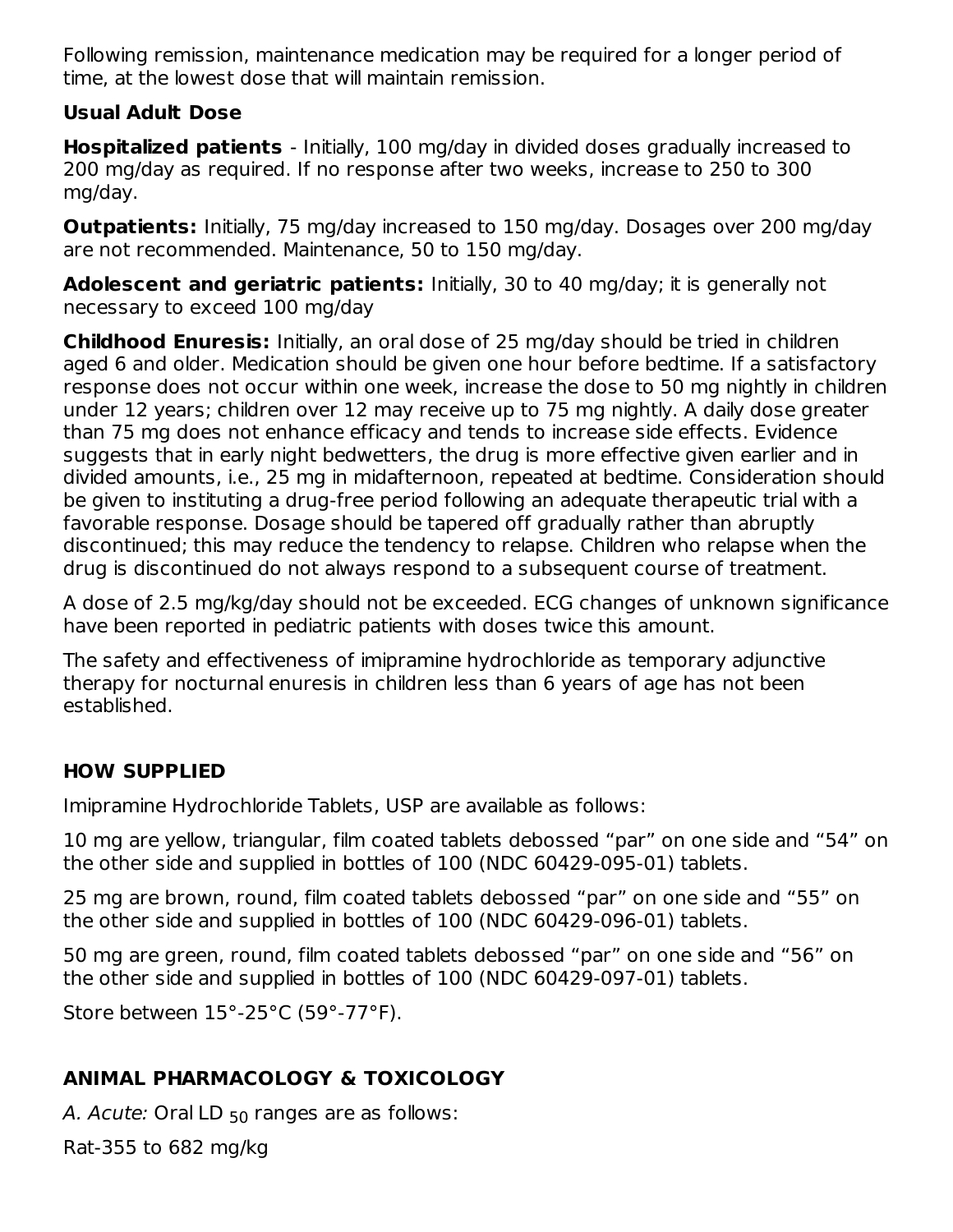Dog-100 to 215 mg/kg

Depending on the dosage in both species, toxic signs proceeded progressively from depression, irregular respiration and ataxia to convulsions and death.

B. Reproduction/Teratogenic:The overall evaluation may be summed up in the following manner:

Oral **:** Independent studies in three species (rat, mouse, and rabbit) revealed that when imipramine hydrochloride is administered orally in doses up to approximately 2 1/2 times the maximum human dose in the first 2 species and up to 25 times the maximum human dose in the third species, the drug is essentially free from teratogenic potential. In the three species studied, only one instance of fetal abnormality occurred (in the rabbit) and in that study there was likewise an abnormality in the control group. However, evidence does exist from the rat studies that some systemic and embryotoxic potential is demonstrable. This is manifested by reduced litter size, a slight increase in the stillborn rate and a reduction in the mean birth weight.

# **MEDICATION GUIDE**

## **Medication Guide**

## **Antidepressant Medicines, Depression and other Serious Mental Illnesses,**

## **and Suicidal Thoughts or Actions**

Read the Medication Guide that comes with your or your family member's antidepressant medicine. This Medication Guide is only about the risk of suicidal thoughts and actions with antidepressant medicines. **Talk to your, or your family member's**

## **healthcare provider about:**

- all risks and benefits of treatment with antidepressant medicines
- all treatment choices for depression or other serious mental illness

#### **What is the most important information I should know about antidepressant medicines, depression and other serious mental illnesses, and suicidal thoughts or actions?**

- 1. **Antidepressant medicines may increase suicidal thoughts or actions in some children, teenagers, and young adults within the first few months of treatment.**
- 2. **Depression and other serious mental illnesses are the most important causes of suicidal thoughts and actions. Some people may have a particularly high risk of having suicidal thoughts or actions.** These include people who have (or have a family history of) bipolar illness (also called manicdepressive illness) or suicidal thoughts or actions.
- 3. **How can I watch for and try to prevent suicidal thoughts and actions in myself or a family member?**
	- Pay close attention to any changes, especially sudden changes, in mood, behaviors, thoughts, or feelings. This is very important when an antidepressant medicine is started or when the dose is changed.
	- Call the healthcare provider right away to report new or sudden changes in mood, behavior, thoughts, or feelings.
	- $\circ$  Keep all follow-up visits with the healthcare provider as scheduled. Call the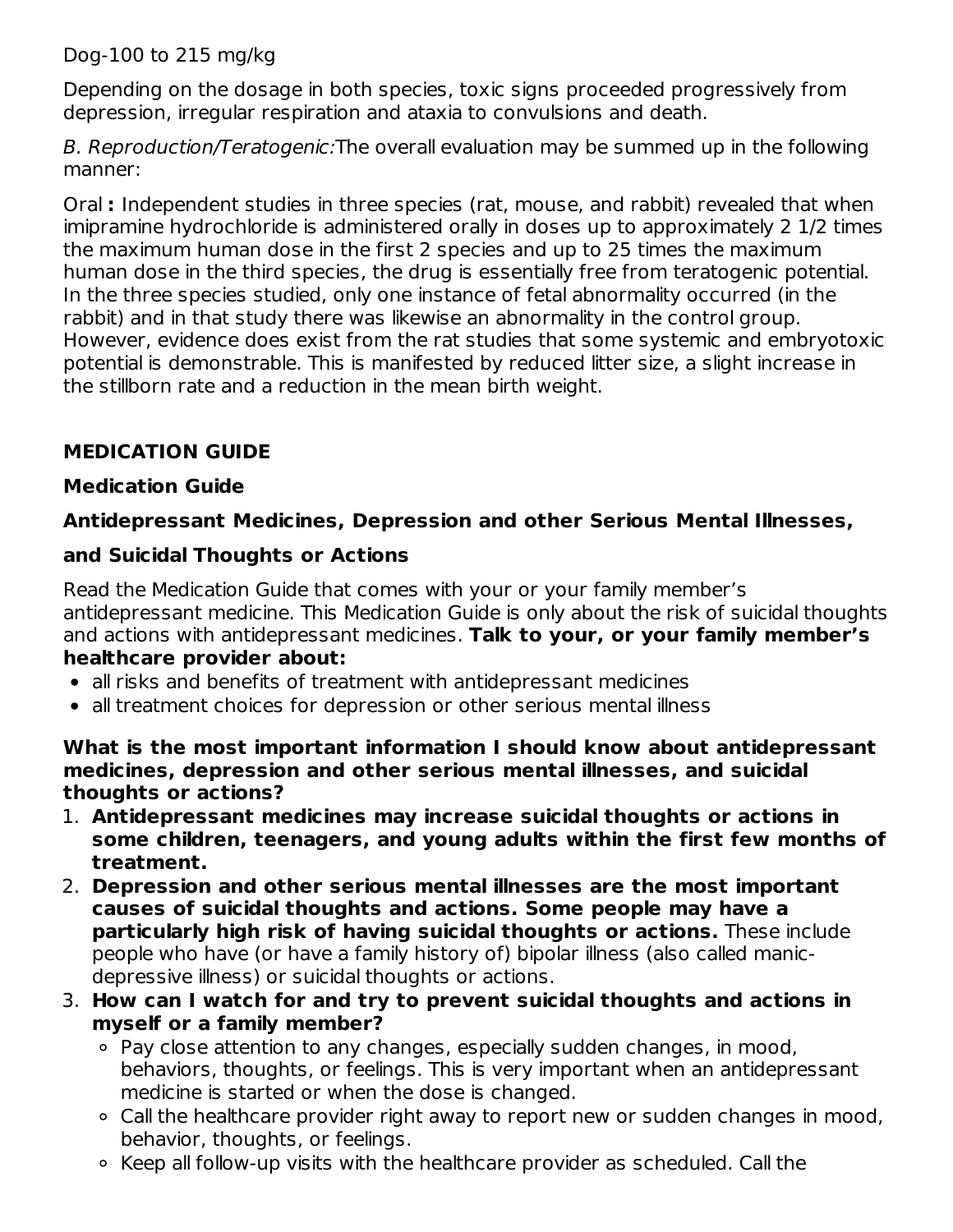healthcare provider between visits as needed, especially if you have concerns about symptoms.

## **Call a healthcare provider right away if you or your family member has any of the following symptoms, especially if they are new, worse, or worry you:**

- thoughts about suicide or dying
- attempts to commit suicide
- new or worse depression
- new or worse anxiety
- feeling very agitated or restless
- panic attacks
- trouble sleeping (insomnia)
- new or worse irritability
- acting aggressive, being angry, or violent
- acting on dangerous impulses
- an extreme increase in activity and talking (mania)
- other unusual changes in behavior or mood

**• Visual problems:** eye pain, changes in vision, swelling or redness in or around the eye

## **Who should not take imipramine hydrochloride tablets?**

Do not take imipramine hydrochloride tablets if you:

- take a monoamine oxidase inhibitor (MAOI). Ask your healthcare provider or pharmacist if you are not sure if you take an MAOI, including the antibiotic linezolid.
- Do not take an MAOI within 2 weeks of stopping imipramine hydrochloride tablets unless directed to do so by your physician.
- Do not start imipramine hydrochloride tablets if you stopped taking an MAOI in the last 2 weeks unless directed to do so by your physician.

# **What else do I need to know about antidepressant medicines?**

- **Never stop an antidepressant medicine without first talking to a healthcare provider.** Stopping an antidepressant medicine suddenly can cause other symptoms.
- **Visual problems:** Only some people are at risk for these problems. You may want to undergo an eye examination to see if you are at risk and receive preventative treatment if you are.
- **Antidepressants are medicines used to treat depression and other illnesses.** It is important to discuss all the risks of treating depression and also the risks of not treating it. Patients and their families or other caregivers should discuss all treatment choices with the healthcare provider, not just the use of antidepressants.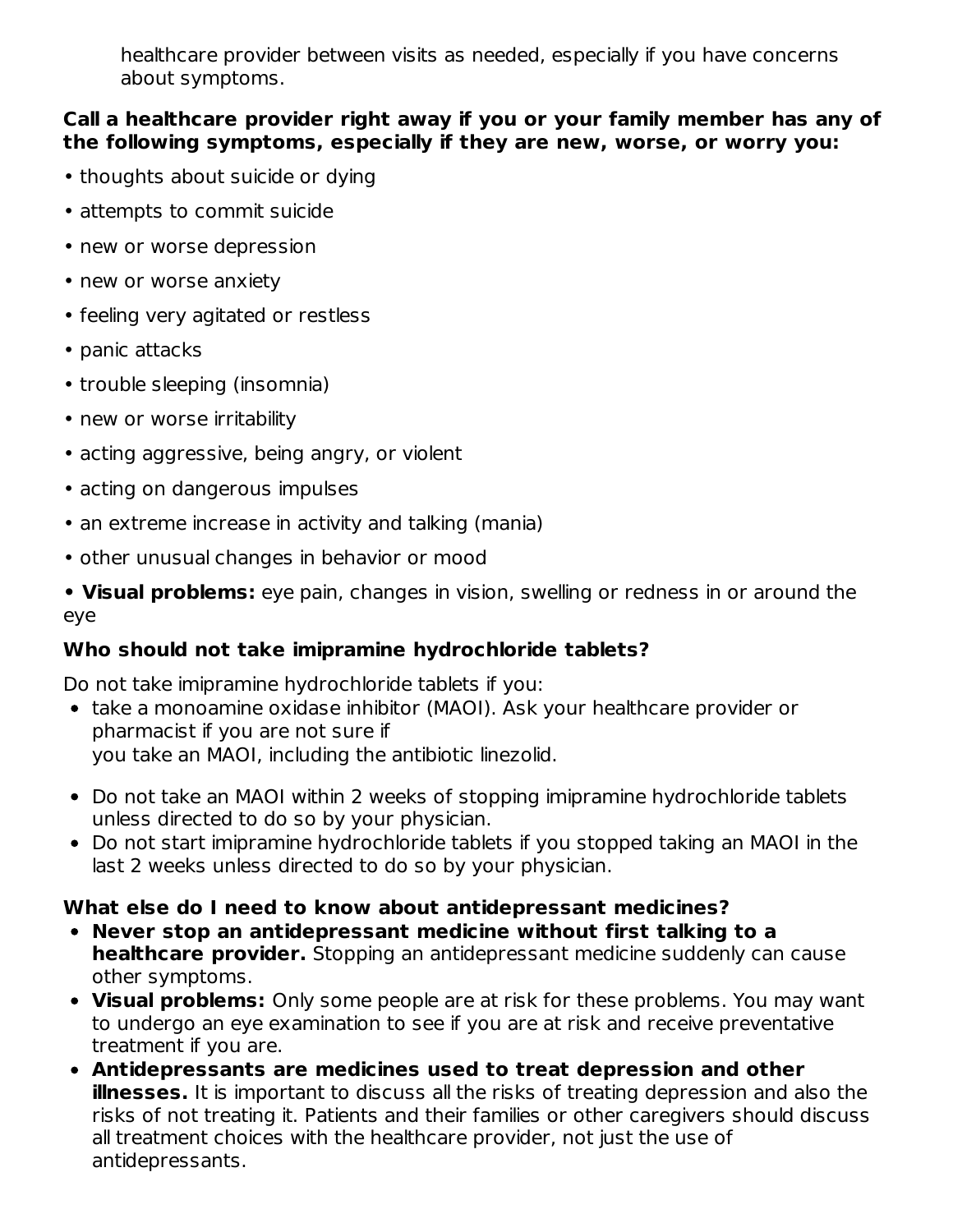- **Antidepressant medicines have other side effects.** Talk to the healthcare provider about the side effects of the medicine prescribed for you or your family member.
- **Antidepressant medicines can interact with other medicines.** Know all of the medicines that you or your family member takes. Keep a list of all medicines to show the healthcare provider. Do not start new medicines without first checking with your healthcare provider.
- **Not all antidepressant medicines prescribed for children are FDA approved for use in children**. Talk to your child's healthcare provider for more information.

Call your doctor for medical advice about side effects. You may report side effects to FDA at 1-800-FDA-1088.

This Medication Guide has been approved by the U.S. Food and Drug Administration for all antidepressants.

## **For Medication Guide, please visit www.parpharm.com**

Manufactured by:

# **PAR PHARMACEUTICAL**

Chestnut Ridge, NY 10977

Revised: 08/19

OS054-01-1-28

Marketed/Packaged by:

GSMS, Inc.

Camarillo, CA USA 93012

# **PRINCIPAL DISPLAY PANEL 10 MG TABLETS 100'S**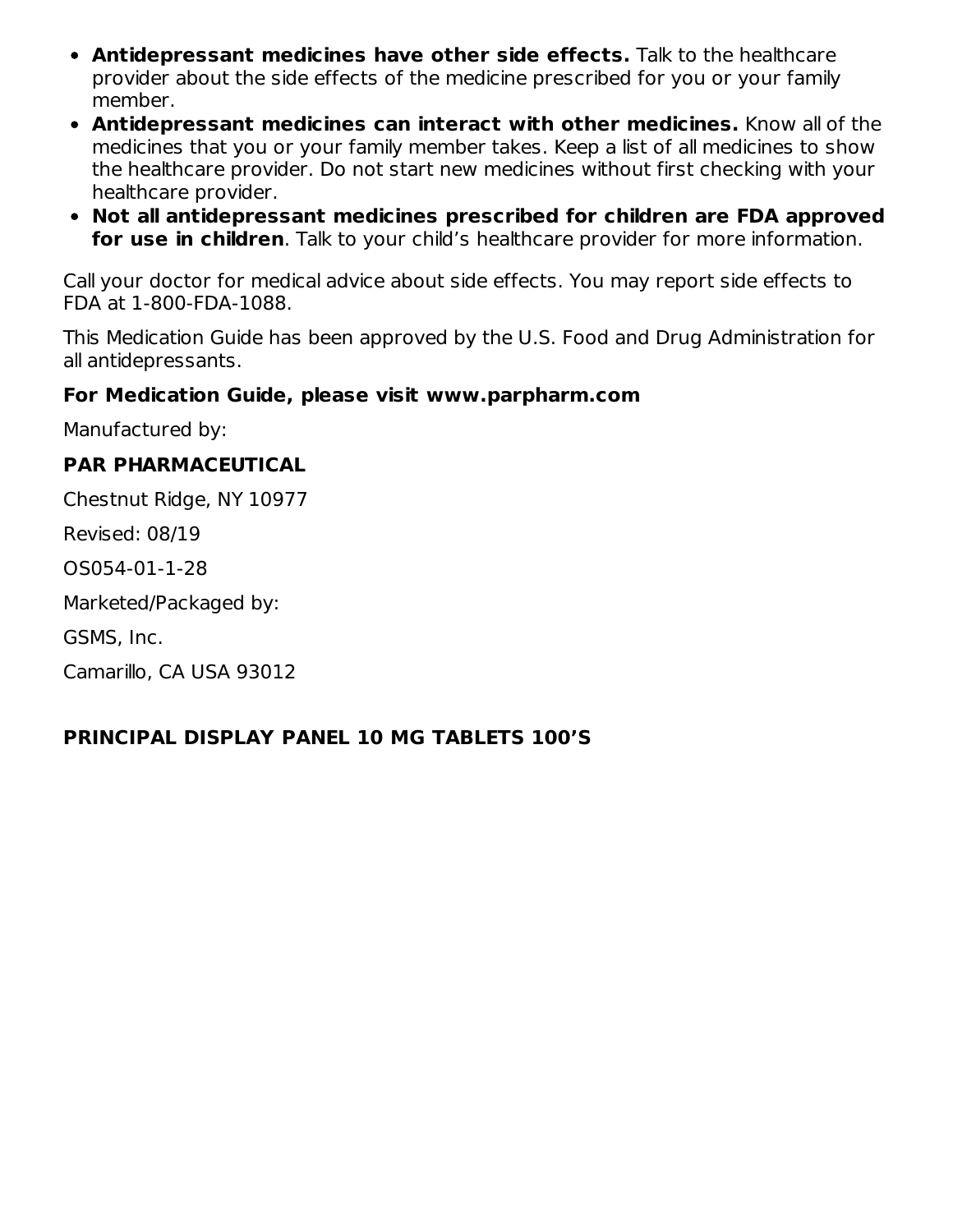

## **PRINCIPAL DISPLAY PANEL 25 MG TABLETS 100'S**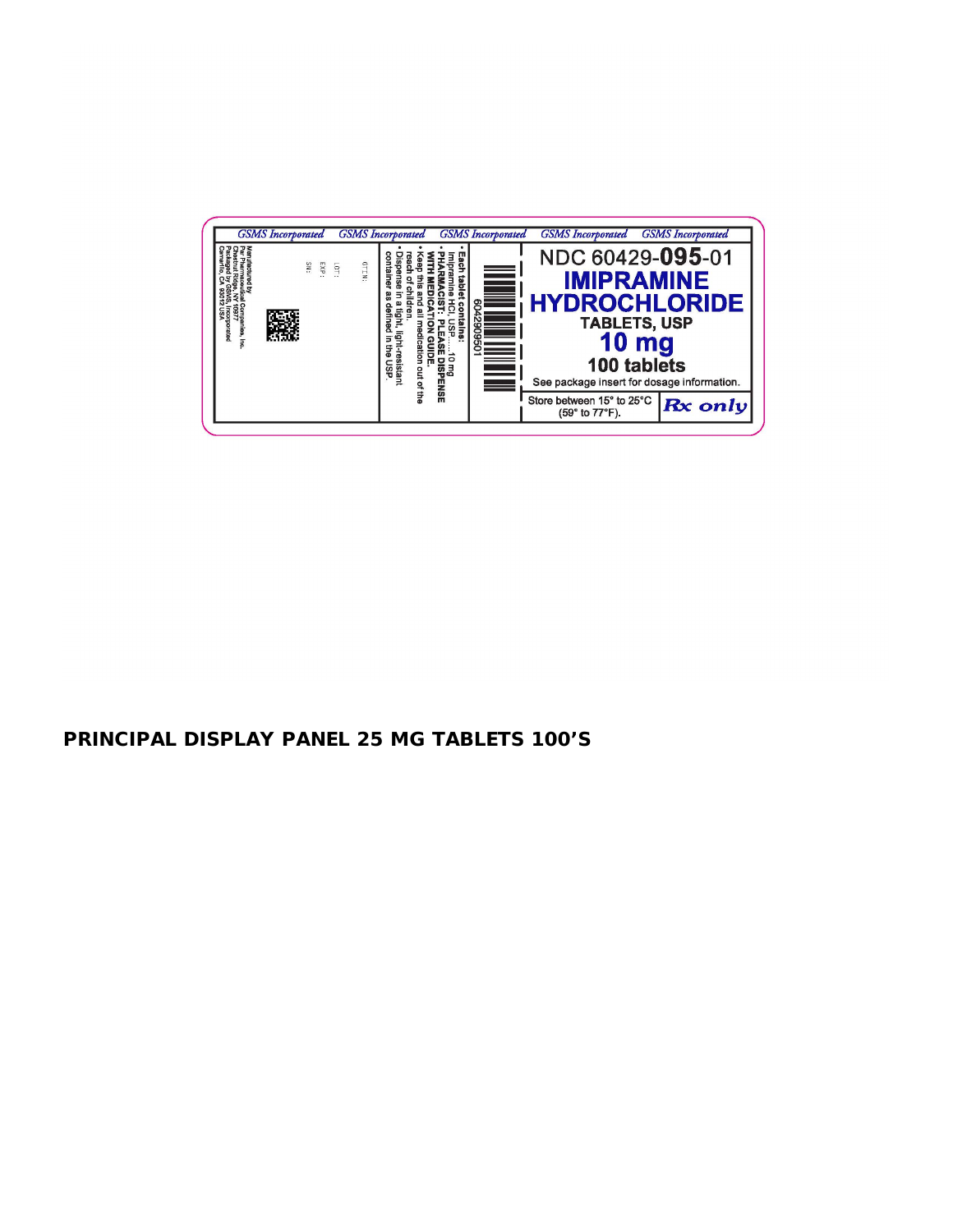

#### **PRINCIPAL DISPLAY PANEL 50 MG TABLETS 100'S**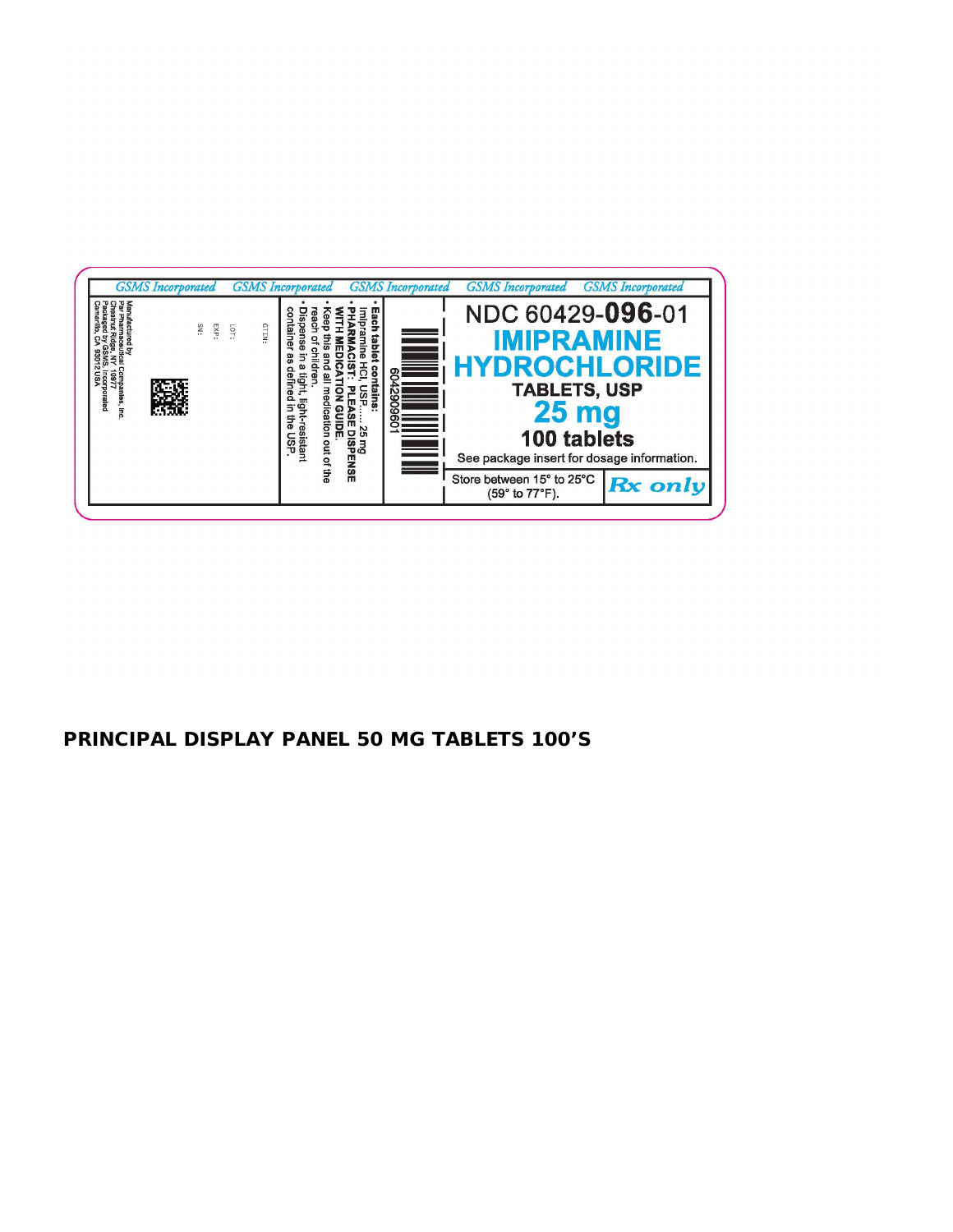|                         | <b>GSMS</b> Incorporated |     |      |     |       | <b>GSMS</b> Incorporated  |        |                             |        | <b>GSMS</b> Incorporated | <b>GSMS</b> Incorporated                                  | <b>GSMS</b> Incorporated |
|-------------------------|--------------------------|-----|------|-----|-------|---------------------------|--------|-----------------------------|--------|--------------------------|-----------------------------------------------------------|--------------------------|
|                         |                          | SN: | EXP: | 510 | CLIN: | o                         |        |                             | Б<br>õ |                          | NDC 60429-097-01<br>IMIPRAMINE                            |                          |
|                         |                          |     |      |     |       |                           |        |                             |        |                          | <b>HYDROCHLORIDE</b>                                      |                          |
| ;ompanies, inc.<br>0977 |                          |     |      |     |       |                           |        |                             |        | ഥ                        | <b>TABLETS, USP</b>                                       |                          |
|                         |                          |     |      |     |       | light-resistant<br>5<br>5 | out of | Ξ<br>ၶ<br>50 mg<br>DISPENSE |        | ≡≡                       | 100 tablets<br>See package insert for dosage information. |                          |
|                         |                          |     |      |     |       |                           | Ë      |                             |        |                          | Store between 15° to 25°C<br>(59° to 77°F).               | <b>Rx</b> only           |

# **IMIPRAMINE HYDROCHLORIDE**

imipramine hydrochloride tablet

#### **Product Information**

| <b>Product Type</b>            | <b>HUMAN PRESCRIPTION</b> | Item Code | NDC:60429-097(NDC:49884- |
|--------------------------------|---------------------------|-----------|--------------------------|
|                                | <b>DRUG</b>               | (Source)  | 056)                     |
| <b>Route of Administration</b> | ORAL                      |           |                          |

#### **Active Ingredient/Active Moiety**

| Ingredient Name                                                                      | <b>Basis of Strength Strength</b>         |       |
|--------------------------------------------------------------------------------------|-------------------------------------------|-------|
| <b>IMIPRAMINE HYDROCHLORIDE</b> (UNII: BKE5Q1J60U) (IMIPRAMINE -<br>UNII:OGG85SX4E4) | <b>IMIPRAMINE</b><br><b>HYDROCHLORIDE</b> | 50 mg |
|                                                                                      |                                           |       |

# **Product Characteristics**

| Color         | green        | <b>Score</b>        | no score        |
|---------------|--------------|---------------------|-----------------|
| <b>Shape</b>  | <b>ROUND</b> | <b>Size</b>         | 7 <sub>mm</sub> |
| <b>Flavor</b> |              | <b>Imprint Code</b> | par;56          |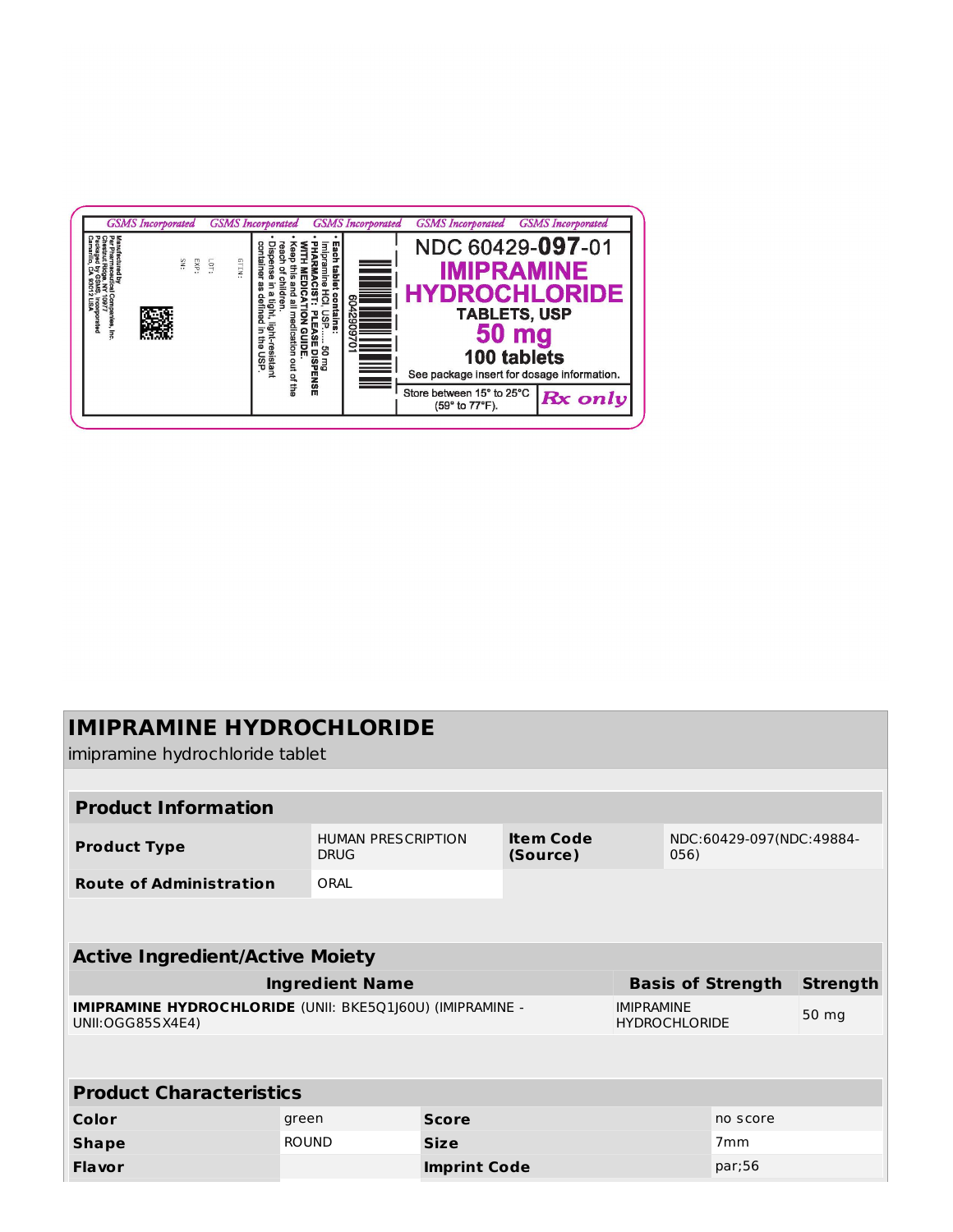|              | <b>Contains</b>              |                                                                      |                                       |                                     |
|--------------|------------------------------|----------------------------------------------------------------------|---------------------------------------|-------------------------------------|
|              |                              |                                                                      |                                       |                                     |
|              | <b>Packaging</b>             |                                                                      |                                       |                                     |
| #            | <b>Item Code</b>             | <b>Package Description</b>                                           | <b>Marketing Start</b><br>Date        | <b>Marketing End</b><br><b>Date</b> |
| $\mathbf{1}$ | 01                           | NDC:60429-097- 100 in 1 BOTTLE; Type 0: Not a Combination<br>Product | 08/27/1999                            |                                     |
|              |                              |                                                                      |                                       |                                     |
|              |                              |                                                                      |                                       |                                     |
|              |                              |                                                                      |                                       |                                     |
|              |                              | <b>Marketing Information</b>                                         |                                       |                                     |
|              | <b>Marketing</b><br>Category | <b>Application Number or Monograph</b><br><b>Citation</b>            | <b>Marketing Start</b><br><b>Date</b> | <b>Marketing End</b><br>Date        |
|              | <b>ANDA</b>                  | ANDA088276                                                           | 10/21/1983                            |                                     |
|              |                              |                                                                      |                                       |                                     |
|              |                              |                                                                      |                                       |                                     |
|              |                              | <b>IMIPRAMINE HYDROCHLORIDE</b>                                      |                                       |                                     |

#### **Product Information Product Type** HUMAN PRESCRIPTION DRUG **Item Code (Source)** NDC:60429-096(NDC:49884- 055) **Route of Administration** ORAL

| <b>Active Ingredient/Active Moiety</b> |                                                                                      |                                           |                 |  |  |  |  |  |
|----------------------------------------|--------------------------------------------------------------------------------------|-------------------------------------------|-----------------|--|--|--|--|--|
|                                        | <b>Ingredient Name</b>                                                               | <b>Basis of Strength</b>                  | <b>Strength</b> |  |  |  |  |  |
|                                        | <b>IMIPRAMINE HYDROCHLORIDE (UNII: BKE501 60U) (IMIPRAMINE -</b><br>UNII:OGG85SX4E4) | <b>IMIPRAMINE</b><br><b>HYDROCHLORIDE</b> | $25 \text{ mg}$ |  |  |  |  |  |
|                                        |                                                                                      |                                           |                 |  |  |  |  |  |
|                                        | <b>Product Characteristics</b>                                                       |                                           |                 |  |  |  |  |  |

| Color           | brown        | <b>Score</b>        | no score        |
|-----------------|--------------|---------------------|-----------------|
| <b>Shape</b>    | <b>ROUND</b> | <b>Size</b>         | 5 <sub>mm</sub> |
| <b>Flavor</b>   |              | <b>Imprint Code</b> | par;55          |
| <b>Contains</b> |              |                     |                 |

|   | <b>Packaging</b>             |                                                                      |                                       |                                     |  |  |  |  |  |  |
|---|------------------------------|----------------------------------------------------------------------|---------------------------------------|-------------------------------------|--|--|--|--|--|--|
| # | <b>Item Code</b>             | <b>Package Description</b>                                           | <b>Marketing Start</b><br><b>Date</b> | <b>Marketing End</b><br><b>Date</b> |  |  |  |  |  |  |
|   | 01                           | NDC:60429-096- 100 in 1 BOTTLE; Type 0: Not a Combination<br>Product | 08/27/1999                            |                                     |  |  |  |  |  |  |
|   |                              |                                                                      |                                       |                                     |  |  |  |  |  |  |
|   | <b>Marketing Information</b> |                                                                      |                                       |                                     |  |  |  |  |  |  |